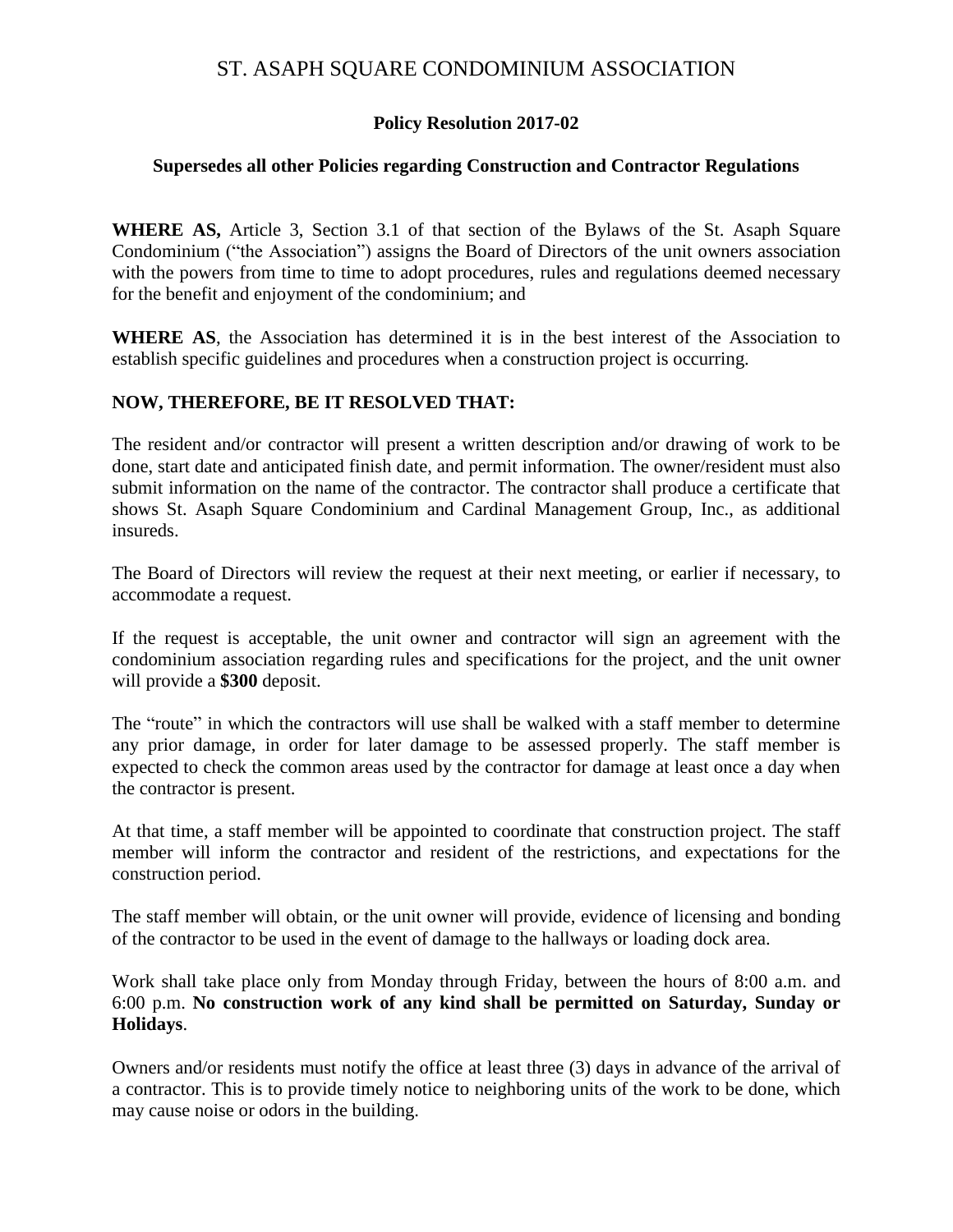# ST. ASAPH SQUARE CONDOMINIUM ASSOCIATION

If water or electricity needs to be shut off to other units in the building, the building office staff must be told at least forty-eight (48) business hours ahead of schedule, so that other residents may be notified.

The contractor must sign in at the Management Office at the beginning of each workday.

Special (heavy duty) plastic shall be used to cover the carpeting in the area of highest traffic during the project, especially outside the affected unit. All construction materials will be transported in the building using hand trucks, dollies or wheeled carts, to be provided by the contractor. At no time will personnel or construction materials enter or exit the building via windows, French doors or lobby entrances. All construction material entering the building shall be carried or handled through the loading dock or through the door at the end of St. Asaph Street, nearest the guest parking lot. Use of debris chutes must be approved prior to demolition.

All extra building materials, demolition materials, old cabinets, tile, flooring, and drywall, must be removed by the contractor in a workmanlike manner, and none is to be placed in the building dumpsters in the trash rooms. If that policy is violated, the contractor will be charged for the cost of having such materials removed.

At the completion of the work, the unit owner will notify the staff coordinator to conduct an inspection of the traffic areas and determine if any damage has occurred that will require all or part of the deposit to be retained. If no damage is noted, the full deposit will be returned at that time.

At no time will the contractor's advertising materials be posted in the unit window, nor will fliers be distributed in the building.

Moved and passed unanimously at the Board of Directors meeting on July 18, 2017

**ST. ASAPH SQUARE CONDOMINIUM ASSOCIATION** 

President Date:

07/18/2017